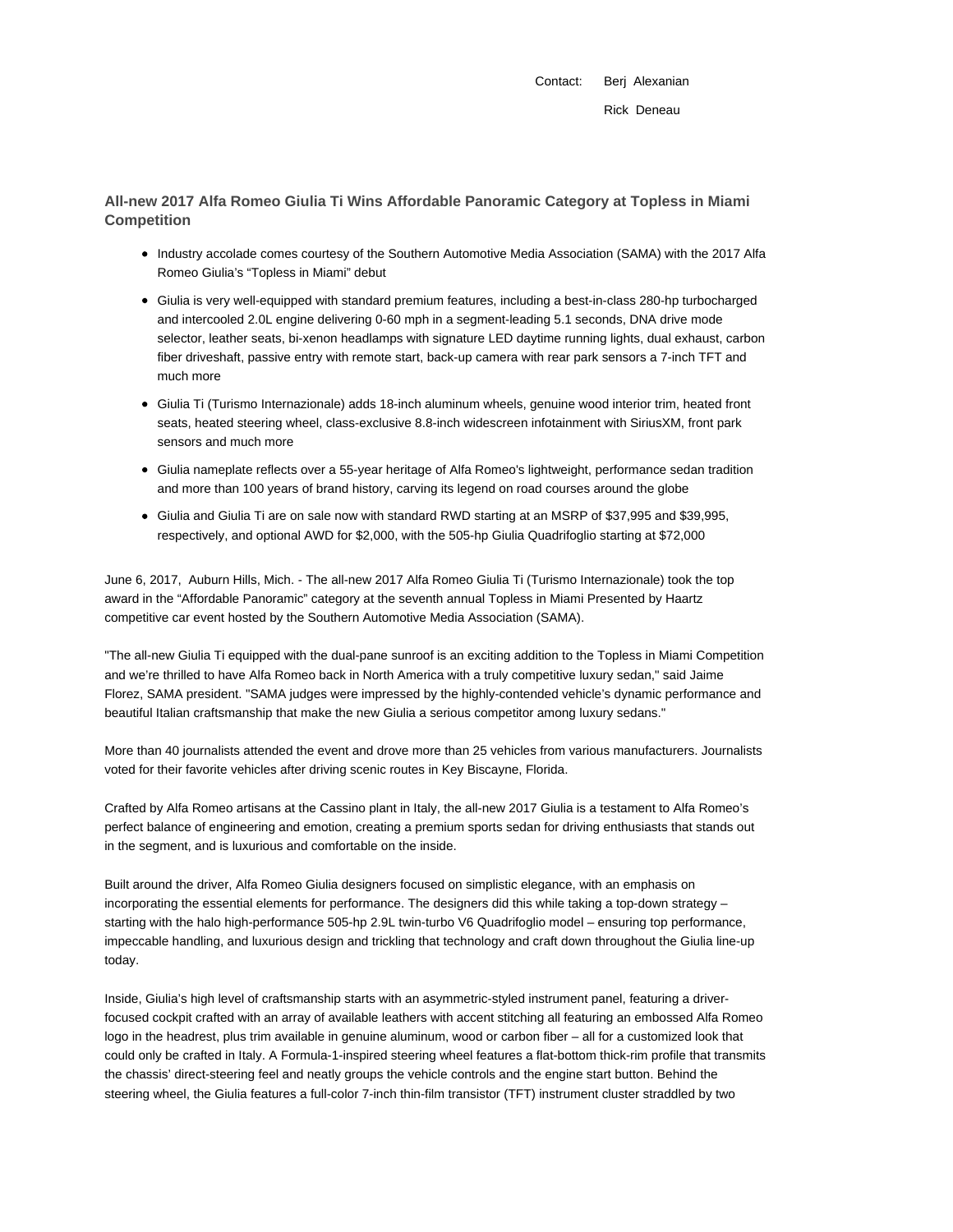large white-on-black face analog gauges.

At the center of the interior, the brand's all-new widescreen Information and Entertainment system is available in 6.5 inches or 8.8 inches and offers an intuitive, yet sophisticated series of features all elegantly "hidden" in the instrument panel. Below, in the center console, the rotary controller is ergonomically located and features a simple operation of the entertainment system. Last, the Alfa DNA drive mode selector (featuring three standard drive modes: Dynamic, Natural and Advanced Efficiency) is adjacent to the automatic shifter, enabling the driver to easily adjust the Alfa Romeo Giulia's driving behavior.

In addition to the expansive list of standard features in the all-new Giulia, Giulia Ti adds even more luxury and convenience offerings, including standard 18-inch wheels, genuine wood interior accents, front park sensors, an 8.8 inch widescreen infotainment display along with heated steering wheel and heated front seats.

The Giulia and Giulia Ti also offer drivers key packages, providing a unique collection of available features that further accentuate the bold Alfa Romeo characteristics:

- **Giulia Sport** pulls design from the Giulia Quadrifoglio with unique front and rear sport fascias, 18-inch sport design aluminum wheels, gloss black window trim surround, and colored brake calipers
- **Ti Sport** adds to the Giulia's Sport Package with addition of 19-inch dark 5-hole aluminum wheels for the exterior and an interior featuring 12-way front power sport leather seats, including 4-way lumbar and power side bolsters, along with manual thigh extenders, sport leather steering wheel, steering columnmounted aluminum paddle shifters, aluminum sport pedals and footrest, and available aluminum trim interior accents
- **Ti Lusso** offers a refined interior including Luxury Pieno Fiore Italian leather seats with cannelloni designed inserts, 12-way power front seats including 4-way lumbar, leather-wrapped dash and upper door trim with accent stitching, genuine wood trim in dark grey oak or light walnut, luxury steering wheel and more. In addition, the exterior offers a unique 18-inch 10-spoke luxury wheel.
- **Ti Performance Package** adds an adaptive performance suspension, mechanical limited slip differential and steering column-mounted aluminum paddle shifters to any Giulia Ti

Completing the line-up is the Giulia Quadrifoglio featuring an all-aluminum direct-injection 2.9-liter twin-turbo intercooled V-6 engine, delivering a best-in-class 505 horsepower, earning it the title of Alfa Romeo's most powerful Alfa Romeo production car ever, achieving a record-setting time at the time at the Nürburgring of 7:32, making the Giulia the fastest four-door production sedan in the world, as well as featuring class-leading 0-60 miles per hour acceleration of 3.8 seconds.

Though it is not just performance that embodies the Giulia Quadrifoglio, the model also features an impressive list of features above the Giulia Ti. The exterior stands apart with unique front fascia featuring industry's first carbon fiber active aero front splitter, rear fascia with quad exhaust and a rear diffuser, carbon fiber accents including rear spoiler, side rocker panels, roof and hood, all finished off by four available 19-inch wheel designs and signature colored calipers.

The interior adds sporty refinement and safety with the addition of sport seats adorned with high-performance leather and Alcantara, a leather-wrapped dash and doors with accent stitching, 3-spoke flat-bottom steering wheel featuring a performance red push button start, carbon-fiber interior trim, aluminum sport pedal and footrest, 8.8-inch widescreen with additional 3D Navigation blind-spot monitoring with rear cross path detection, torque vectoring differential, adaptive suspension, and Alfa's DNA Pro Drive Mode System featuring 4 Drive modes – with addition of exclusive RACE mode.

With its muscular proportions and a "pure" design ethos of passion, lightness and simplistic elegance "clothing" its class-leading technical layout with near perfect 50/50 weight balance, the all-new 2017 Giulia exudes stunning and functional Italian style with a finesse of Alfa Romeo heritage, athletically taut lines and sculptural details.

## **About SAMA**

Based in Miami, the Southern Automotive Media Association members include journalists, media organizations, corporate communication specialists, marketing and advertising specialists, and auto manufacturers specializing in